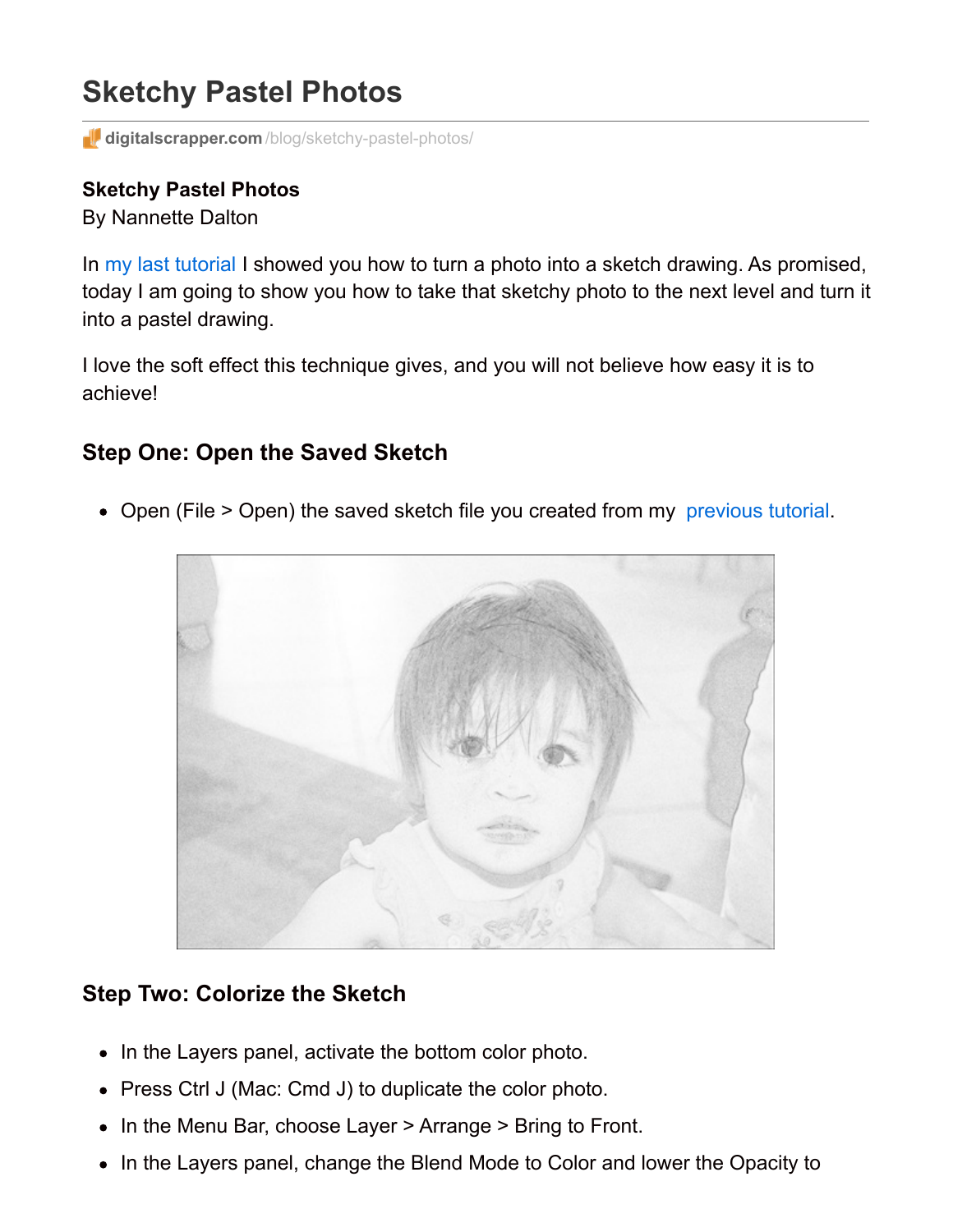

# **Step Three: Add Some Texture**

Click on the image below to download the [nd-Watercolor-Papers.zip](https://ds-freebies.s3.amazonaws.com/newsletter/nd-Watercolor-Papers.zip) file. Inside the folder, you will find five different water color papers.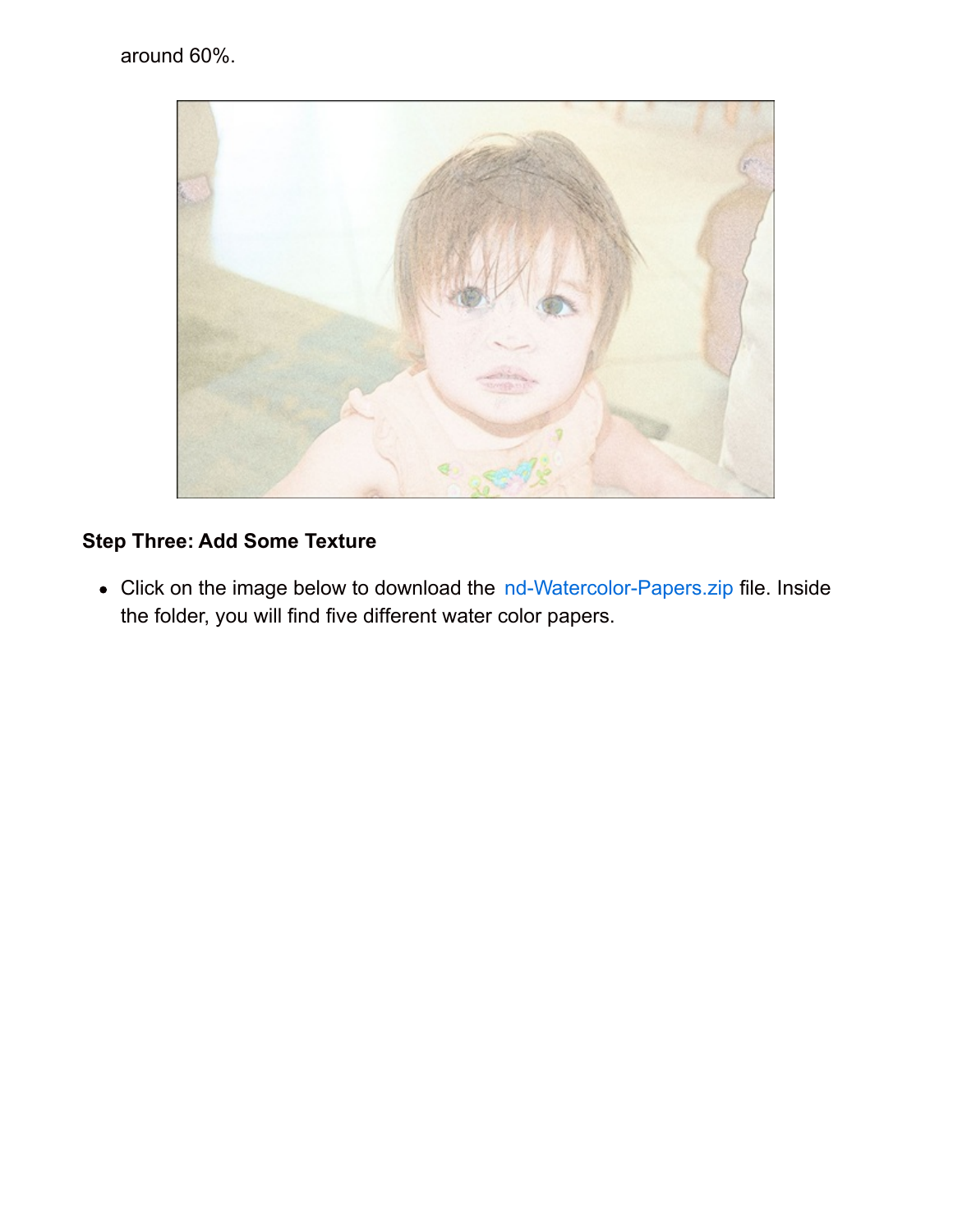

- In the Layers panel, make sure that the top layer is activated.
- Open the watercolor paper that matches the color tones in the photo. I used ND-Watercolor-05.
- Get the Move tool.
- On the document, while holding down the Shift key, click on the paper and drag it onto the sketch photo document.
- Press Ctrl T (Mac: Cmd T) to get the Transform options.
- On the document, click on one of the corner handles of the Bounding Box and drag outward to resize the paper as needed to cover the photo. (Photoshop: Press and hold the Shift key while resizing to maintain proportion). Double click inside the Bounding Box to commit the transformation.
- In the Layers panel, change the Blend Mode to Multiply.

## **Step Four: Save the Flattened Image**

• In the Menu Bar, choose Layer > Flatten Image.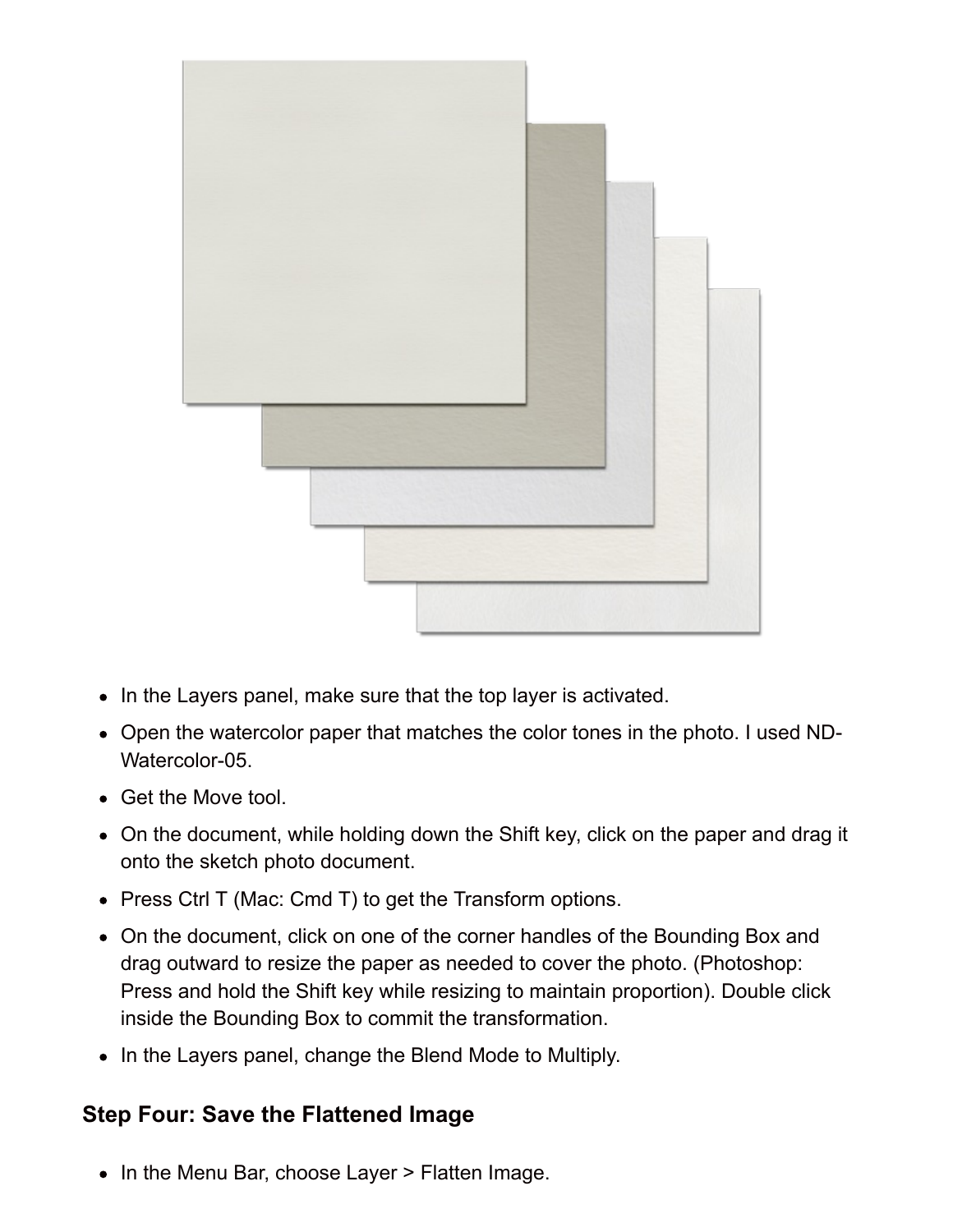- Choose File > Save As.
- In the dialog box, choose a name and location for the new colorized sketchy photo, set the Format to JPEG, and click Save.



There you go. I told you it was quick and easy. Here is the same layout that I did in my last tutorial, this time using the colored version of the sketch.